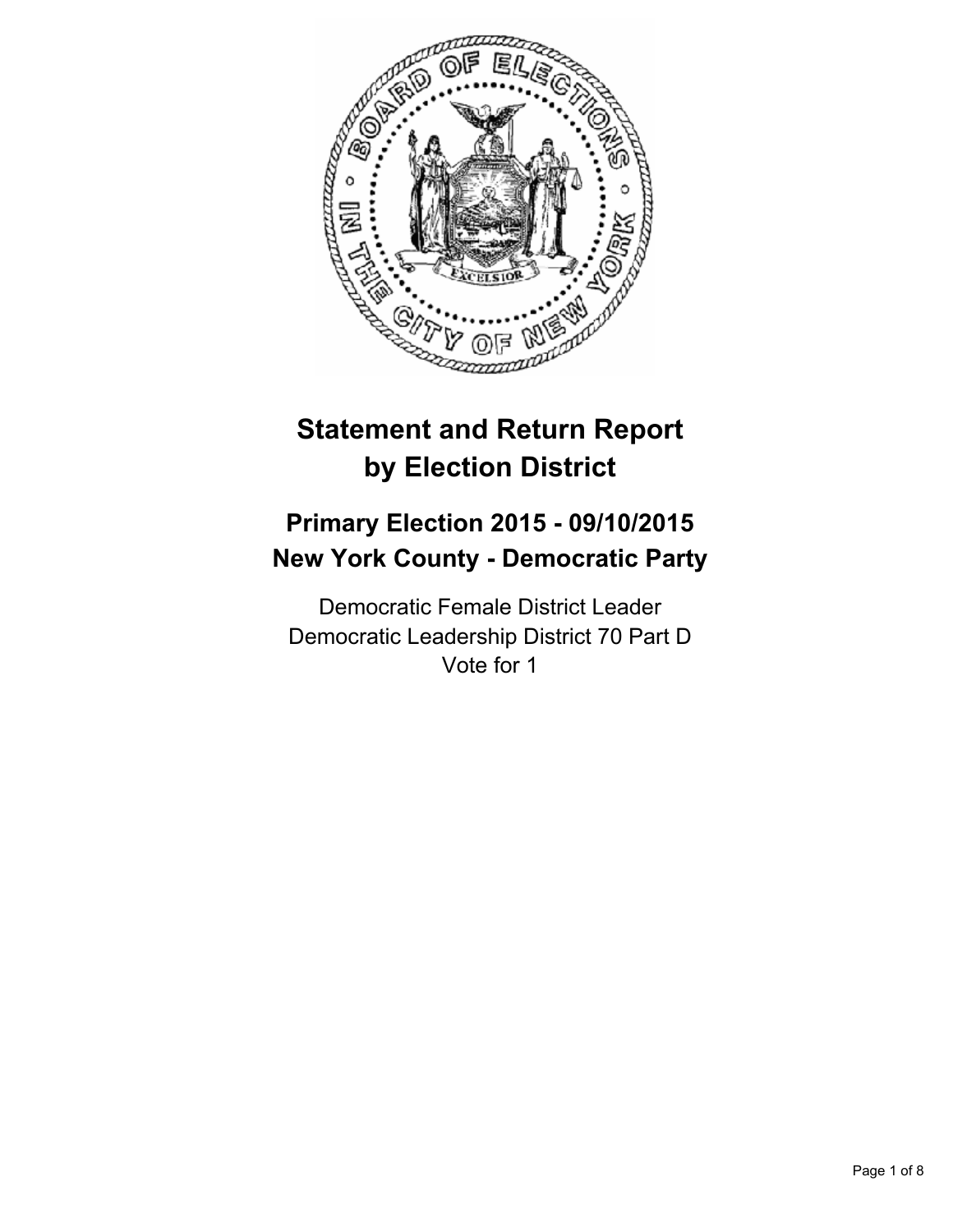

| PUBLIC COUNTER                                           | 36              |
|----------------------------------------------------------|-----------------|
| ABSENTEE/MILITARY                                        | 0               |
| AFFIDAVIT                                                | 0               |
| Total Ballots                                            | 36              |
| Less - Inapplicable Federal/Special Presidential Ballots | 0               |
| <b>Total Applicable Ballots</b>                          | 36              |
| MARISOL ALCANTARA                                        | 12 <sup>2</sup> |
| ALICIA DIANA BARKSDALE                                   | 19              |
| <b>Total Votes</b>                                       | 31              |
| Unrecorded                                               | 5               |

#### **011/70**

| <b>PUBLIC COUNTER</b>                                    | 97       |
|----------------------------------------------------------|----------|
| ABSENTEE/MILITARY                                        | $\Omega$ |
| AFFIDAVIT                                                |          |
| <b>Total Ballots</b>                                     | 98       |
| Less - Inapplicable Federal/Special Presidential Ballots | 0        |
| <b>Total Applicable Ballots</b>                          | 98       |
| MARISOL ALCANTARA                                        | 66       |
| ALICIA DIANA BARKSDALE                                   | 19       |
| CORDELL CLEARE (WRITE-IN)                                | 2        |
| <b>Total Votes</b>                                       | 87       |
| Unrecorded                                               | 11       |
|                                                          |          |

#### **064/70**

| <b>Total Votes</b>                                       | 0 |
|----------------------------------------------------------|---|
| ALICIA DIANA BARKSDALE                                   | 0 |
| <b>MARISOL ALCANTARA</b>                                 | 0 |
| <b>Total Applicable Ballots</b>                          | 0 |
| Less - Inapplicable Federal/Special Presidential Ballots | 0 |
| <b>Total Ballots</b>                                     | 0 |
| <b>AFFIDAVIT</b>                                         | 0 |
| ABSENTEE/MILITARY                                        | 0 |
| PUBLIC COUNTER                                           | 0 |

| PUBLIC COUNTER                                           | 11 |
|----------------------------------------------------------|----|
| ABSENTEE/MILITARY                                        | 2  |
| AFFIDAVIT                                                | 0  |
| <b>Total Ballots</b>                                     | 13 |
| Less - Inapplicable Federal/Special Presidential Ballots | 0  |
| <b>Total Applicable Ballots</b>                          | 13 |
| <b>MARISOL ALCANTARA</b>                                 |    |
| ALICIA DIANA BARKSDALE                                   | 5  |
| <b>Total Votes</b>                                       | 12 |
| Unrecorded                                               |    |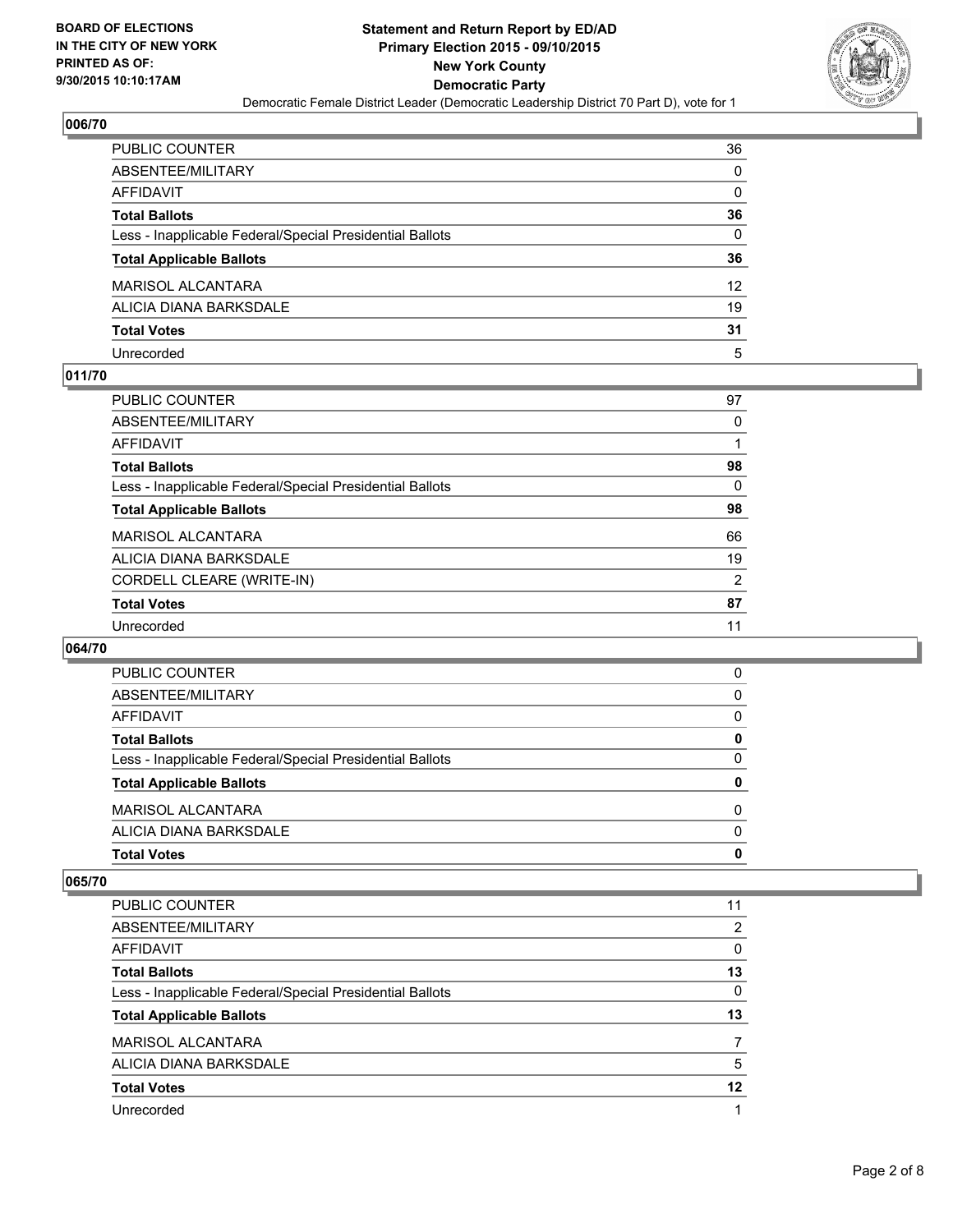

| PUBLIC COUNTER                                           | 0            |
|----------------------------------------------------------|--------------|
| ABSENTEE/MILITARY                                        | 0            |
| AFFIDAVIT                                                | $\mathbf{0}$ |
| <b>Total Ballots</b>                                     | 0            |
| Less - Inapplicable Federal/Special Presidential Ballots | $\Omega$     |
| <b>Total Applicable Ballots</b>                          | $\mathbf{0}$ |
| MARISOL ALCANTARA                                        | 0            |
| ALICIA DIANA BARKSDALE                                   | $\Omega$     |
| Total Votes                                              | $\mathbf{0}$ |

## **067/70**

| PUBLIC COUNTER                                           | 14           |
|----------------------------------------------------------|--------------|
|                                                          |              |
| ABSENTEE/MILITARY                                        |              |
| AFFIDAVIT                                                | 0            |
| <b>Total Ballots</b>                                     | 15           |
| Less - Inapplicable Federal/Special Presidential Ballots | $\mathbf{0}$ |
| <b>Total Applicable Ballots</b>                          | 15           |
| MARISOL ALCANTARA                                        | 4            |
| ALICIA DIANA BARKSDALE                                   | 10           |
| <b>Total Votes</b>                                       | 14           |
| Unrecorded                                               |              |
|                                                          |              |

## **068/70**

| <b>PUBLIC COUNTER</b>                                    | 16       |
|----------------------------------------------------------|----------|
| ABSENTEE/MILITARY                                        | 4        |
| AFFIDAVIT                                                | $\Omega$ |
| <b>Total Ballots</b>                                     | 20       |
| Less - Inapplicable Federal/Special Presidential Ballots | 0        |
| <b>Total Applicable Ballots</b>                          | 20       |
| <b>MARISOL ALCANTARA</b>                                 |          |
| ALICIA DIANA BARKSDALE                                   | 11       |
| <b>Total Votes</b>                                       | 18       |
| Unrecorded                                               | 2        |

| <b>PUBLIC COUNTER</b>                                    | 34       |
|----------------------------------------------------------|----------|
| ABSENTEE/MILITARY                                        | 2        |
| AFFIDAVIT                                                | 0        |
| <b>Total Ballots</b>                                     | 36       |
| Less - Inapplicable Federal/Special Presidential Ballots | $\Omega$ |
| <b>Total Applicable Ballots</b>                          | 36       |
| <b>MARISOL ALCANTARA</b>                                 | 14       |
| ALICIA DIANA BARKSDALE                                   | 15       |
| <b>Total Votes</b>                                       | 29       |
| Unrecorded                                               |          |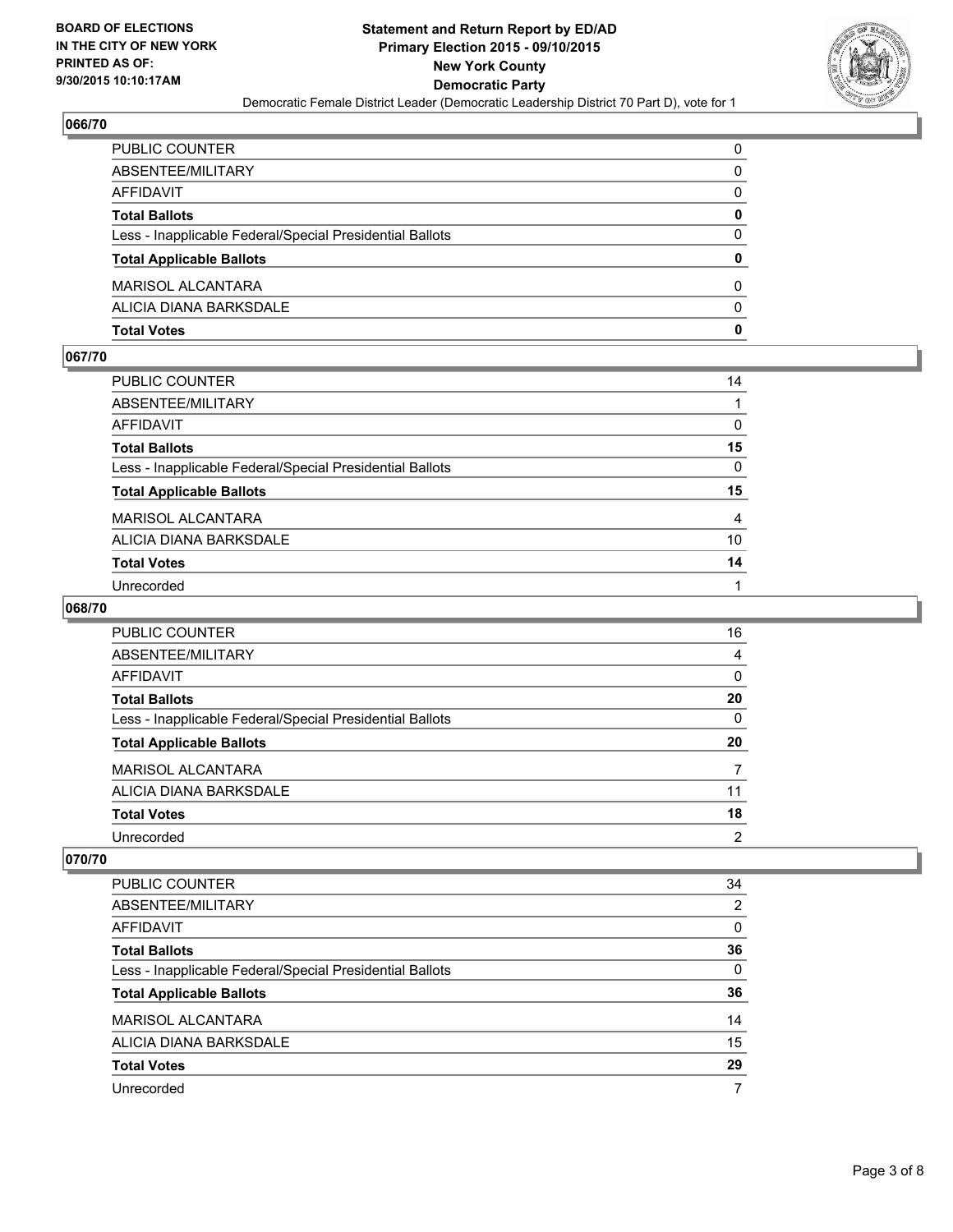

| PUBLIC COUNTER                                           | 86           |
|----------------------------------------------------------|--------------|
| ABSENTEE/MILITARY                                        | $\mathbf{0}$ |
| AFFIDAVIT                                                | 2            |
| <b>Total Ballots</b>                                     | 88           |
| Less - Inapplicable Federal/Special Presidential Ballots | $\Omega$     |
| <b>Total Applicable Ballots</b>                          | 88           |
| MARISOL ALCANTARA                                        | 16           |
| ALICIA DIANA BARKSDALE                                   | 72           |
| Total Votes                                              | 88           |

## **072/70**

| 101            |
|----------------|
| $\overline{2}$ |
| 4              |
| 107            |
| 0              |
| 107            |
| 29             |
| 76             |
| 105            |
| $\overline{2}$ |
|                |

## **073/70**

| <b>PUBLIC COUNTER</b>                                    | 11 |
|----------------------------------------------------------|----|
| ABSENTEE/MILITARY                                        | 2  |
| AFFIDAVIT                                                | 0  |
| <b>Total Ballots</b>                                     | 13 |
| Less - Inapplicable Federal/Special Presidential Ballots | 0  |
| <b>Total Applicable Ballots</b>                          | 13 |
| <b>MARISOL ALCANTARA</b>                                 |    |
| ALICIA DIANA BARKSDALE                                   | 3  |
| <b>Total Votes</b>                                       | 10 |
| Unrecorded                                               | 3  |

| <b>PUBLIC COUNTER</b>                                    | 61 |
|----------------------------------------------------------|----|
| ABSENTEE/MILITARY                                        | 9  |
| AFFIDAVIT                                                | 0  |
| <b>Total Ballots</b>                                     | 70 |
| Less - Inapplicable Federal/Special Presidential Ballots | 0  |
| <b>Total Applicable Ballots</b>                          | 70 |
| MARISOL ALCANTARA                                        | 21 |
| ALICIA DIANA BARKSDALE                                   | 38 |
| <b>Total Votes</b>                                       | 59 |
|                                                          |    |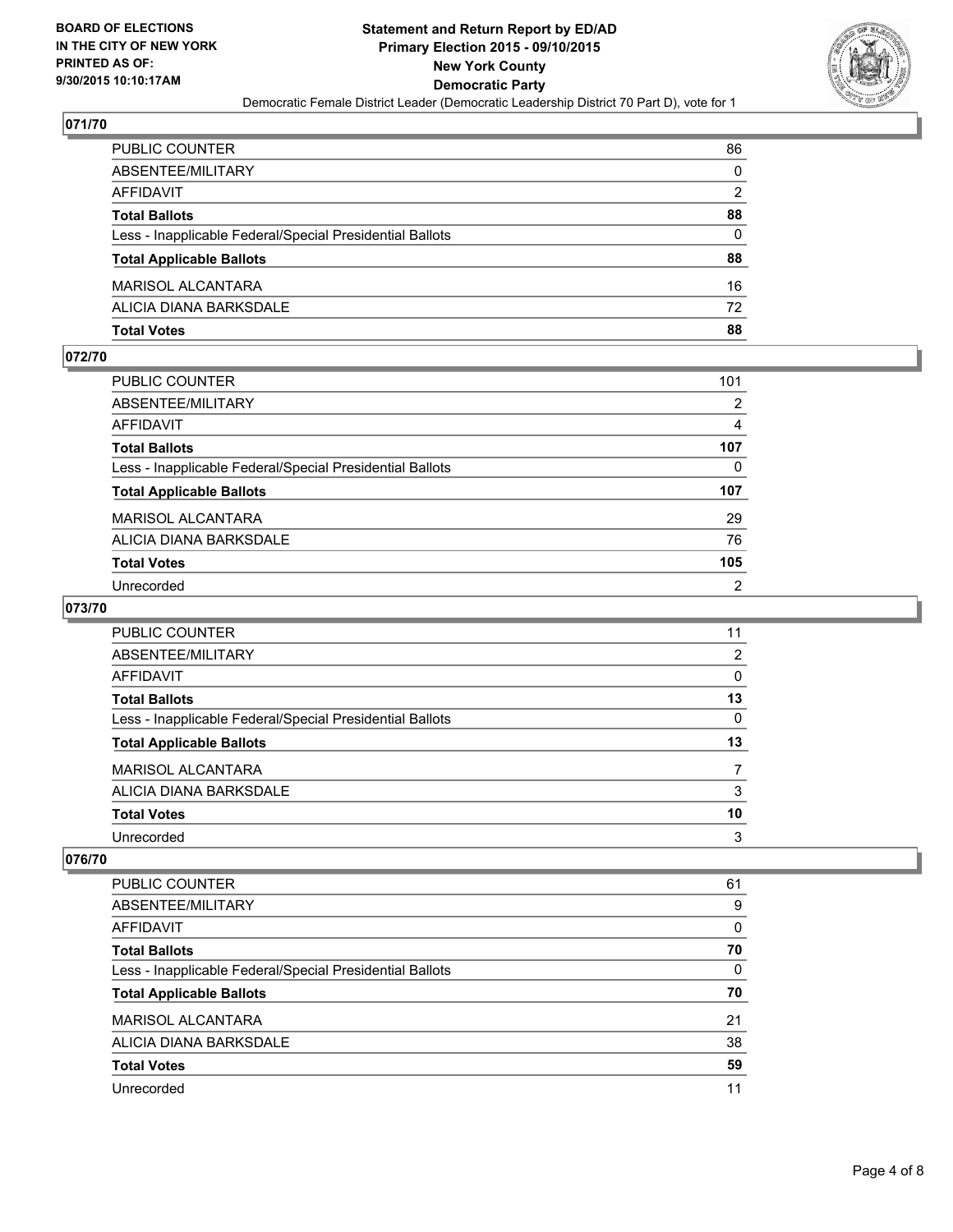

| PUBLIC COUNTER                                           | 50 |
|----------------------------------------------------------|----|
| ABSENTEE/MILITARY                                        |    |
| AFFIDAVIT                                                | 0  |
| Total Ballots                                            | 51 |
| Less - Inapplicable Federal/Special Presidential Ballots | 0  |
| <b>Total Applicable Ballots</b>                          | 51 |
| MARISOL ALCANTARA                                        | 17 |
| ALICIA DIANA BARKSDALE                                   | 25 |
| <b>Total Votes</b>                                       | 42 |
| Unrecorded                                               | 9  |

#### **078/70**

| PUBLIC COUNTER                                           | 11 |
|----------------------------------------------------------|----|
| ABSENTEE/MILITARY                                        | 0  |
| AFFIDAVIT                                                | 0  |
| Total Ballots                                            | 11 |
| Less - Inapplicable Federal/Special Presidential Ballots | 0  |
| <b>Total Applicable Ballots</b>                          | 11 |
| MARISOL ALCANTARA                                        | 4  |
| ALICIA DIANA BARKSDALE                                   |    |
| Total Votes                                              | 11 |
|                                                          |    |

## **079/70**

| <b>PUBLIC COUNTER</b>                                    | 13 |
|----------------------------------------------------------|----|
| ABSENTEE/MILITARY                                        |    |
| AFFIDAVIT                                                | 0  |
| <b>Total Ballots</b>                                     | 14 |
| Less - Inapplicable Federal/Special Presidential Ballots | 0  |
| <b>Total Applicable Ballots</b>                          | 14 |
| <b>MARISOL ALCANTARA</b>                                 | 10 |
| ALICIA DIANA BARKSDALE                                   | 3  |
| <b>Total Votes</b>                                       | 13 |
| Unrecorded                                               |    |

| <b>PUBLIC COUNTER</b>                                    | 17 |
|----------------------------------------------------------|----|
| ABSENTEE/MILITARY                                        | 0  |
| AFFIDAVIT                                                | 0  |
| <b>Total Ballots</b>                                     | 17 |
| Less - Inapplicable Federal/Special Presidential Ballots | 0  |
| <b>Total Applicable Ballots</b>                          | 17 |
| <b>MARISOL ALCANTARA</b>                                 | 14 |
| ALICIA DIANA BARKSDALE                                   | 2  |
| <b>Total Votes</b>                                       | 16 |
| Unrecorded                                               |    |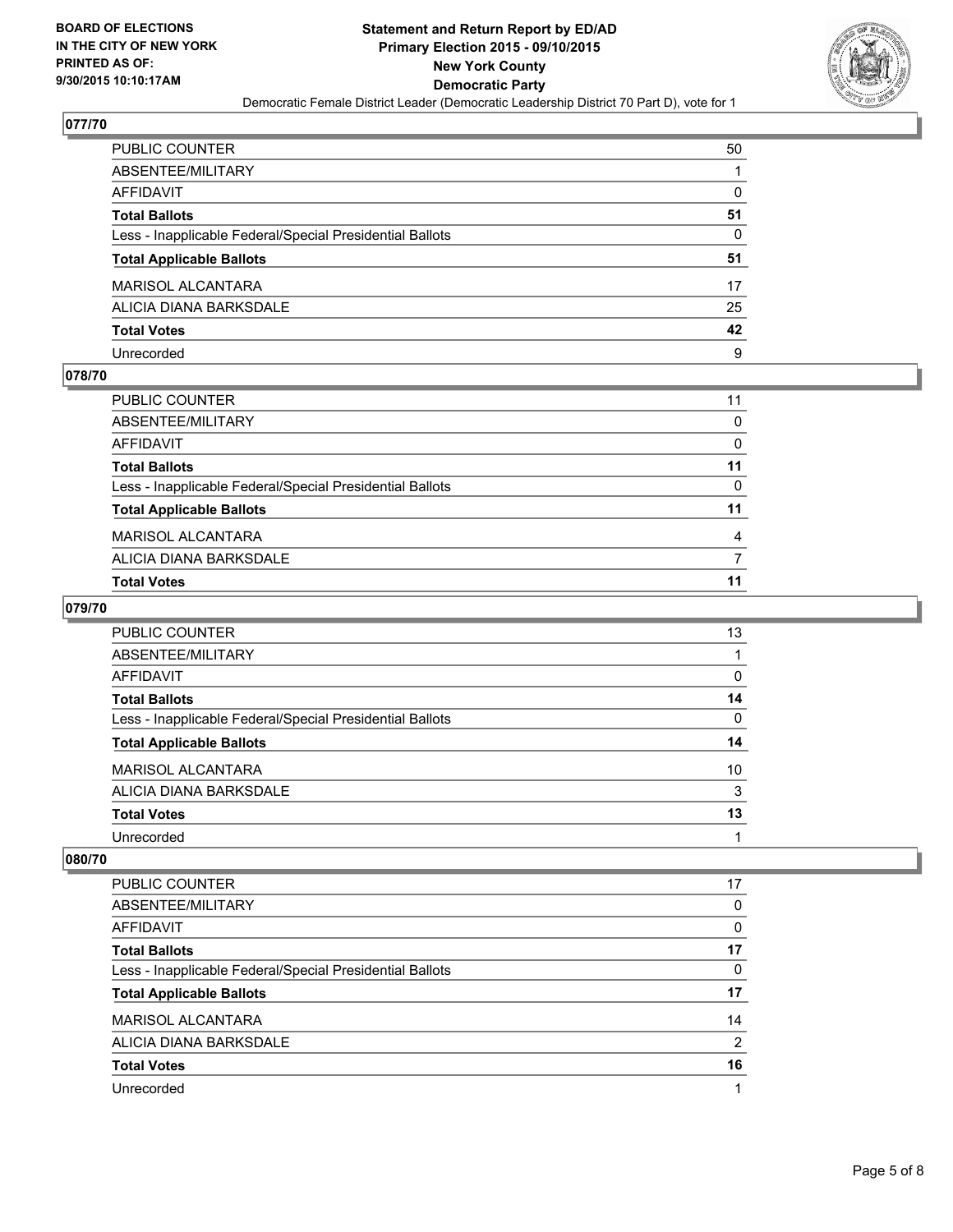

| PUBLIC COUNTER                                           | 8            |
|----------------------------------------------------------|--------------|
| ABSENTEE/MILITARY                                        |              |
| AFFIDAVIT                                                | $\mathbf{0}$ |
| Total Ballots                                            | 9            |
| Less - Inapplicable Federal/Special Presidential Ballots | $\mathbf{0}$ |
| <b>Total Applicable Ballots</b>                          | 9            |
| MARISOL ALCANTARA                                        |              |
| ALICIA DIANA BARKSDALE                                   | 2            |
| Total Votes                                              | 9            |

## **082/70**

| PUBLIC COUNTER                                           | 11       |
|----------------------------------------------------------|----------|
| ABSENTEE/MILITARY                                        | $\Omega$ |
| <b>AFFIDAVIT</b>                                         | 0        |
| <b>Total Ballots</b>                                     | 11       |
| Less - Inapplicable Federal/Special Presidential Ballots | $\Omega$ |
| <b>Total Applicable Ballots</b>                          | 11       |
| <b>MARISOL ALCANTARA</b>                                 | 8        |
| ALICIA DIANA BARKSDALE                                   | 2        |
| <b>Total Votes</b>                                       | 10       |
| Unrecorded                                               |          |

## **083/70**

| <b>Total Votes</b>                                       | 10       |
|----------------------------------------------------------|----------|
| ALICIA DIANA BARKSDALE                                   | $\Omega$ |
| <b>MARISOL ALCANTARA</b>                                 | 10       |
| <b>Total Applicable Ballots</b>                          | 10       |
| Less - Inapplicable Federal/Special Presidential Ballots | 0        |
| <b>Total Ballots</b>                                     | 10       |
| AFFIDAVIT                                                | 0        |
| ABSENTEE/MILITARY                                        |          |
| PUBLIC COUNTER                                           | 9        |

| PUBLIC COUNTER                                           | 17 |
|----------------------------------------------------------|----|
| ABSENTEE/MILITARY                                        | 0  |
| AFFIDAVIT                                                | 0  |
| <b>Total Ballots</b>                                     | 17 |
| Less - Inapplicable Federal/Special Presidential Ballots | 0  |
| <b>Total Applicable Ballots</b>                          | 17 |
| MARISOL ALCANTARA                                        | 10 |
| ALICIA DIANA BARKSDALE                                   | 3  |
| <b>Total Votes</b>                                       | 13 |
| Unrecorded                                               | 4  |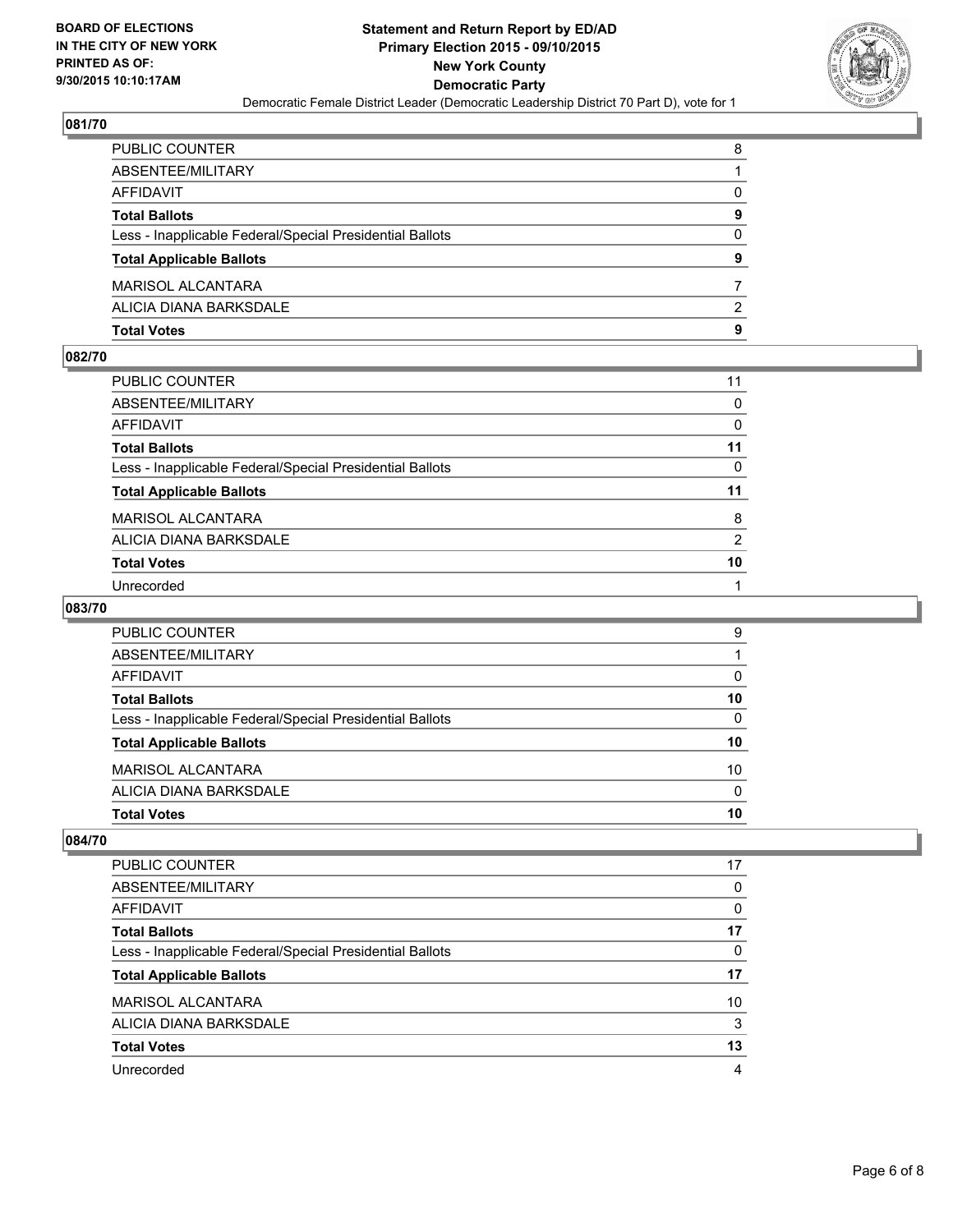

| PUBLIC COUNTER                                           | 154 |
|----------------------------------------------------------|-----|
| ABSENTEE/MILITARY                                        | 2   |
| AFFIDAVIT                                                | 3   |
| Total Ballots                                            | 159 |
| Less - Inapplicable Federal/Special Presidential Ballots | 0   |
| <b>Total Applicable Ballots</b>                          | 159 |
| MARISOL ALCANTARA                                        | 39  |
| ALICIA DIANA BARKSDALE                                   | 77  |
| Total Votes                                              | 116 |
| Unrecorded                                               | 43  |

#### **091/70**

| PUBLIC COUNTER                                           | 15 |
|----------------------------------------------------------|----|
| ABSENTEE/MILITARY                                        |    |
| AFFIDAVIT                                                | 0  |
| <b>Total Ballots</b>                                     | 16 |
| Less - Inapplicable Federal/Special Presidential Ballots | 0  |
| <b>Total Applicable Ballots</b>                          | 16 |
| MARISOL ALCANTARA                                        | 6  |
| ALICIA DIANA BARKSDALE                                   | 7  |
| YASMINE CORNEILUS (WRITE-IN)                             | 1  |
| <b>Total Votes</b>                                       | 14 |
| Unrecorded                                               | 2  |
|                                                          |    |

| <b>PUBLIC COUNTER</b>                                    | 0        |
|----------------------------------------------------------|----------|
| ABSENTEE/MILITARY                                        | $\Omega$ |
| AFFIDAVIT                                                | $\Omega$ |
| <b>Total Ballots</b>                                     | 0        |
| Less - Inapplicable Federal/Special Presidential Ballots | 0        |
| <b>Total Applicable Ballots</b>                          | 0        |
| <b>MARISOL ALCANTARA</b>                                 | 0        |
| ALICIA DIANA BARKSDALE                                   | $\Omega$ |
| <b>Total Votes</b>                                       | 0        |
|                                                          |          |